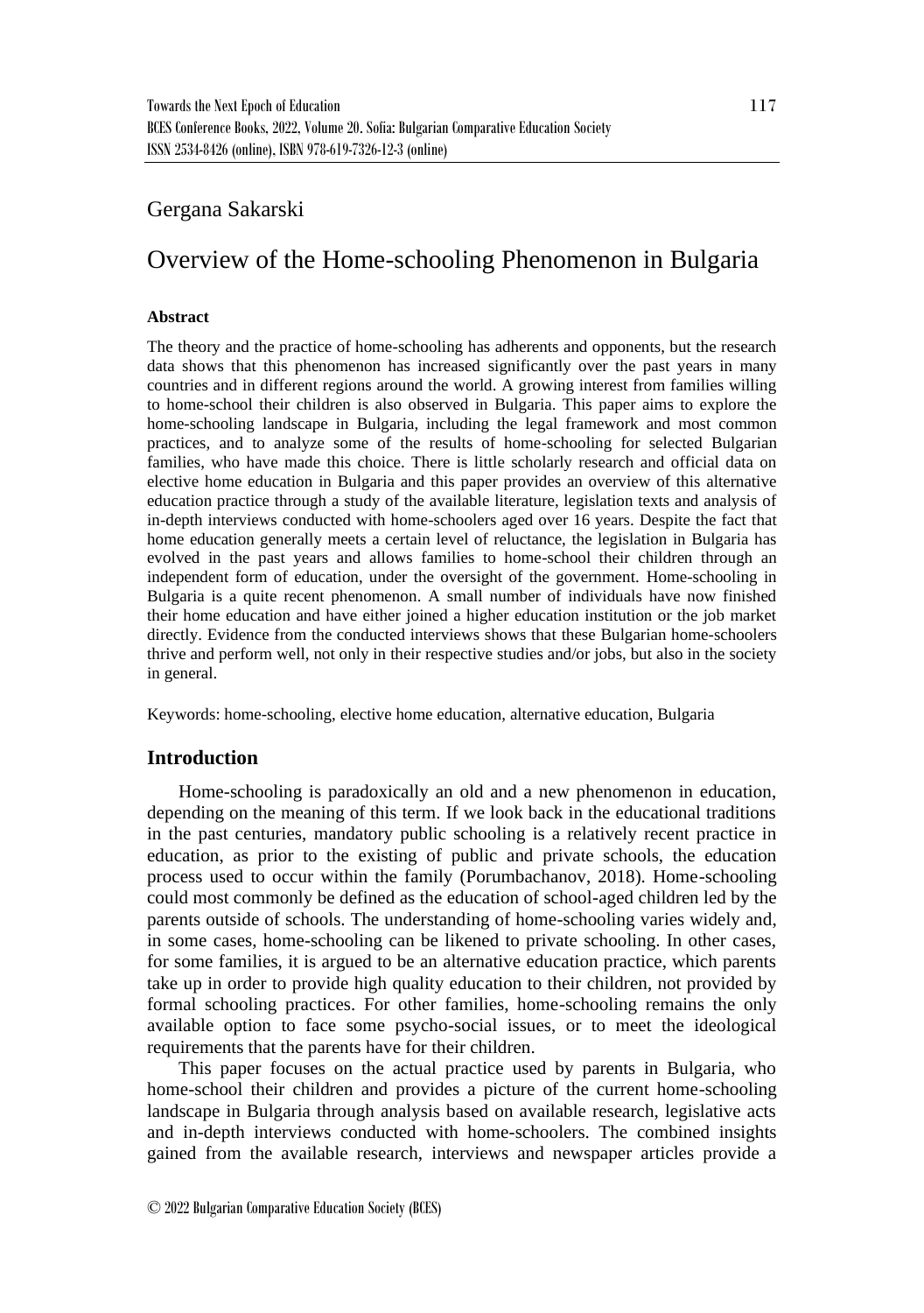rough estimate of how many children in Bulgaria are home-schooled. This is also an attempt to draw attention to the results of Bulgarian elective home education, as at present research on this topic is limited. However, interest is increasing from both defenders and disputers of this practice and it remains a controversial issue raising many questions requiring answers.

#### **Legislative landscape for home-schooling in Bulgaria**

School education in Bulgaria is mandatory between ages 7 and 16, according to the *Pre-school and School Education Act of 2015* (Ministry of Education and Science, 2015), which regulates the educational standards in the system of preschool and school education. Despite the fact that home education is not mentioned in the *Pre-school and School Education Act*, the law does not prohibit the homeschooling practice.

Before 2015 home-schooling in Bulgaria was considered illegal. However, opposition from the home-schooling community resulted in a fight for their constitutional rights, to choose the education format that they considered the best for their children. The legislation has evolved in the past years to adapt to the requests of parents, willing to home-school their children under certain conditions and supervision from the governmental institutions in charge – the education inspectorates. The Ministry of Education and Science (2015) *Pre-school and School Education Act* allows parents and children the option to choose between a certain number of these. The education "at home" was allowed under the independent form of education. This format is subject to oversight by the educational system controlling bodies and the students have to be enrolled in a formal school, which allows this format.

The government does not provide financial support for those families, but ensures a certain level of control through the regional education authorities and requires knowledge validation, based on the curriculum approved by the Ministry of Education. Although the state authorities allow the independent education, there are families who find ideological or religious lacks in this format and prefer enrolling their children in international home-school programs, in most of the cases provided by schools based in countries with long traditions in home-based education. Defendants of the home-schooling practice, who do not choose the independent education form argument that according to the Human Rights Convention and other legislative supranational texts, the parents have the fundamental right to determine the education of their children. Brian Brown, President of the World Congress of Families said in an interview during the GHEC 2018 in Moscow, that "any country that moves in the direction of limiting that is (…) undermining human rights" (Brown, 2018, video).

In many countries, with long traditions in the home-schooling practice, but also in Bulgaria, there are different forms of home-schooling which parents adopt. In Bulgaria several practices may be observed: an independent form of education, through enrollment in a public school; home-schooling using different remote schools, based abroad; home-schooling cooperatives; hybrid home-schooling using a natural learning approach (in some cases known as unschooling); learning with private teachers, learning centers and other institutions.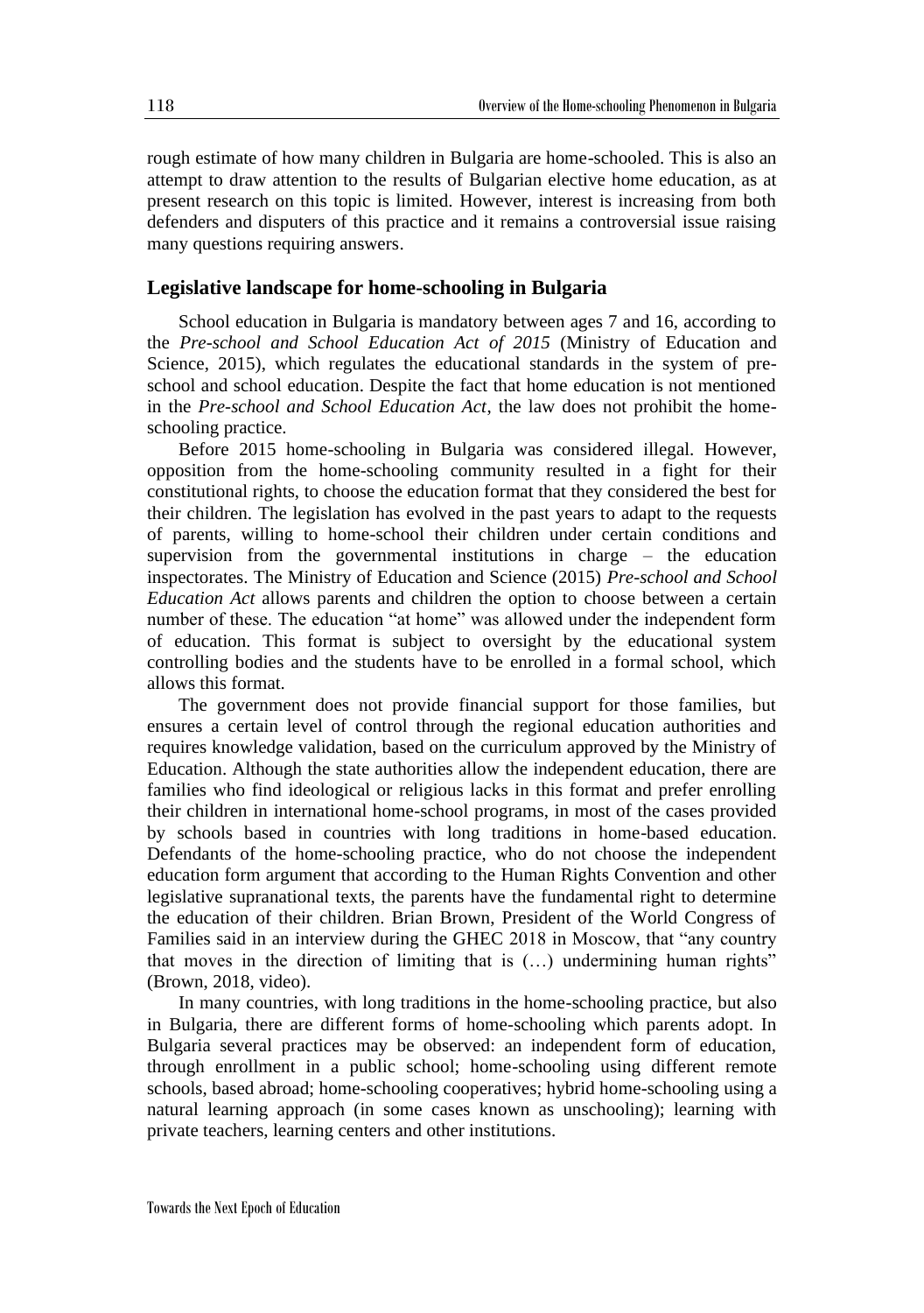## **Home-schooling in Bulgaria: reasons to exist and to grow**

The information provided in some newspaper articles about the number of families engaged in home-based education, although unofficial, shows a vast increase from 70 to 100 families in 2014 to more than 1000 families in 2020. "Nonformal education and self-study do not fall within the scope of the education system according to the used definitions of ISCED 2011" as per the NSI's report *Education in the Republic of Bulgaria* (NSI, 2021, p. 8). This explains the lack of official data on the number of children engaged in home-based education in Bulgaria. Although there is no official statistical data on the number of home-schooled individuals, as home-schooling can be organized in different formats, the current estimates suggest that the number of students educated at home in compulsory schooling age is approximately 15000 students in 2020, registered within the scope of the independent form of education, according to the data provided on the National Network for Children (2018), and approx. 1000 students enrolled in other homeschooling programs. This accounts for roughly 2% of the number of the students of school age. In this paper, I focus on the families who have deliberately chosen to home-school their children and aim to provide insights and to share findings on the results.

Different reasons exist for families who take the decision to home-school their children. They are complex and, very often, combined, but generally related to the dissatisfaction with standard schools. In some cases, it comes from the inability of local schools (public or private) to address children's special educational needs or to provide a safe, violence-free environment for the pupils. Other parents take up on home-schooling in order to provide education which fosters the religious or moral position of the family. Another common motivation for parents to home-school their children appears to be pedagogical dissatisfaction or higher knowledge and competencies development expectations, that these families assume cannot be met at school. Some parents' argument is related to the quality of the education at schools is focused on selective learning to pass a grade and not to develop specific skills, to acquire knowledge or to solve a specific problem. "It is distressing to see that the constant pressures on children, teachers and schools to succeed, are having a detrimental effect on learning and on the happiness of some of our children" (Hilton, 2020, p. 92).

## **Motivations and concerns about the home-schooling practices in Bulgaria**

The motivations can be classified in pedagogical, ideological and sociopsychological reasons (Garkova, 2015). There seems to be a common belief amongst researchers that one of the primary motivations for families to home-school is religious, when parents consider their children cannot acquire theological knowledge or some ideological values in the formal schools (Olsen, 2008). However, the findings of Garkova's research rank first the pedagogical motivation for the parents. This statement is also confirmed in the self-reflective texts provided by the contributors to the book *Home-schooling in Bulgaria* (Porumbachanov, 2018).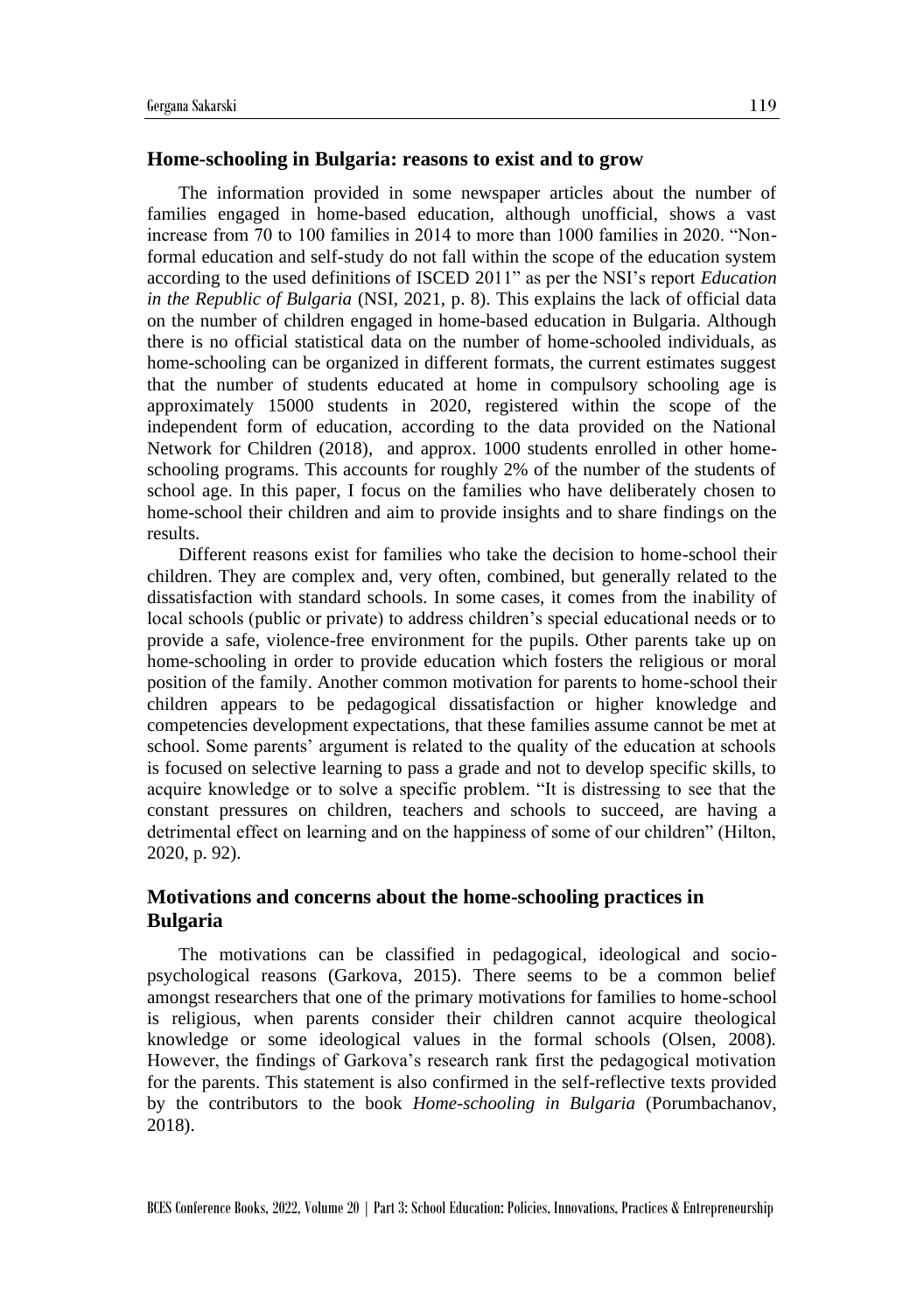Garkova observes that the defenders of the home-schooling practice are more likely to showcase the opportunities offered by home-based education, rather than the limits of this phenomenon (Garkova, 2018). On the other hand, the challengers would tend to focus on the negative aspects and outcomes of the home-schooling. In order to acquire a scientifically valid and productive overview of certain phenomenon there is a clear need to explore the alternatives and confront the facts.

### **Positive outcomes of the home-schooling practices**

Some of the advantages of the home-schooling practice, summarized by Garkova are "individual approach to the student; individual training according to the child's abilities; achievement of better academic results; flexibility in the methods and materials used whether; training with materials and through activities applicable in real life…" (Garkova, 2013, p. 184). In addition, the interviewed home-schoolers identify other success factors, such as learning through problem solving of real-life situations and acquisition of transferable skills applicable in one's career and real life. Natural curiosity and interests could have more place to be explored and developed than in a school and children seem to be more involved in the study process as active stakeholders.

The results of the interviews conducted with the home-schoolers in the framework of this research confirm that the home education allowed them to gain time, as they skip the "waiting time" in class and could then focus on activities or subjects which not only they attended to or studied with interest, but also allowed them to gain transferrable skills, which are highly valued in the post home-schooling life namely, entrepreneurship, responsibility, high level of autonomy, self-awareness and sense of initiative.

Time management is one of the controversial skills which some of the interviewees considered as a positive outcome, but others suggested this could be an issue for the home-schoolers in life, as this skill seem to be highly impacted by the family dynamics, but also highly needed in "real life".

#### **Concerns about home-schooling practices**

One of the most commonly raised issues regards the social skills development of the home-schooled individuals. Probably one of the most frequent questions about the home-schooling is "What about home-schoolers' socialization?" and it comes with the assumption that home-schoolers do not know how to interact with other people. Investigations of social competencies show that home-educated children not only have no issues with socialization, but possibly socialize and adapt better to real life and citizenship than their counterparts in public schools (Carlson, 2020). Other alerts explored in the research is the quality of the education delivered "at home" when the parents are not professional teachers or pedagogy professionals. "Children are at serious risk of losing out on opportunities to learn things that are essential for employment and for exercising meaningful choices in their future lives" (Bertholet, 2020, p. 3). Another problem, which is not highly considered in the research studies, but could still have an important impact on the development and the results of the home-schoolers is the possible pressure on pioneer children, without any declared special needs and families, to perform and achieve high academic, extracurricular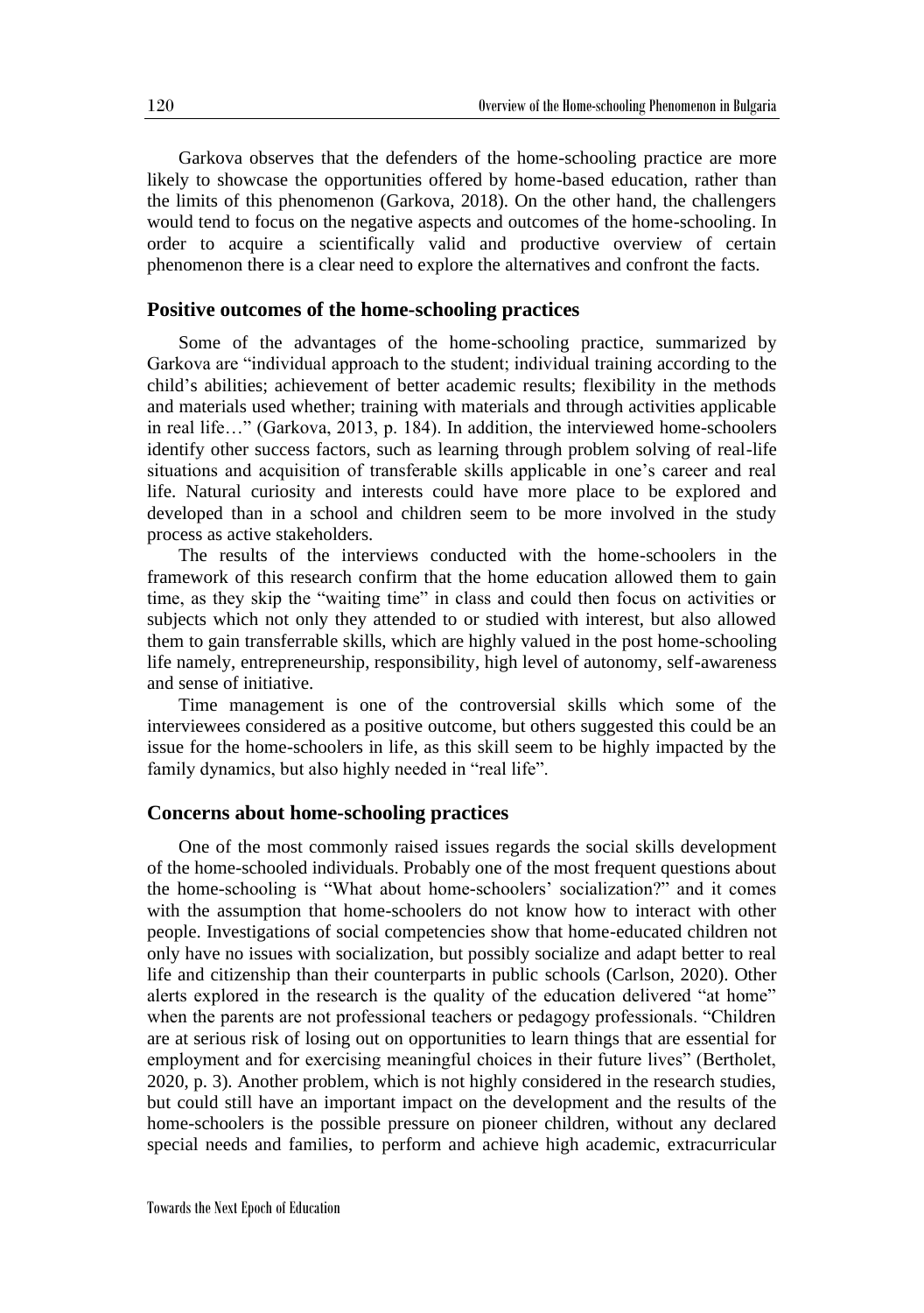and/or professional results. The fact that home-schooling is not well seen in Bulgaria in general, leads the home-schooling families to demand more from their children, in order to refute the common myths about the negative outcomes of home-schooling. According to some of the interviewees, a common issue that could arise in some situations is the perception of the child and later of the individual that the opinion of their parents is the only valid one, as there is no other validating institution. This could lead to vulnerability of some children to exposure to extreme religious beliefs and radicalization in some countries (Bongrand  $\&$  Glasman, 2018), but there are no scientifically proven links according to the authors.

#### **Research**

In a recent study, conducted by Yale Child Study Center, published in the *Journal of Learning and Instruction*, the findings show that nearly 75% of the students' self-reported feelings related to school were negative (Moeller et al., 2020). This rate is significant and raises a question about the common practices and the reasons for the lack of enthusiasm, formal schools' students report.

Six in-depth interviews were conducted with selected members of homeschooling families in order to provide an overview of the home education phenomenon in Bulgaria. For the interviewed home-schoolers, who have switched from formal school to elective home education in their early school years, this seems to be true, because of the rhythm imposed and the strictly determined curriculum, which "students cannot escape, even if they are not interested in the matter", says one of the interviewees. "The closer students get to graduating from high school and entering the world of work, the less enthusiastic they feel about school" (Calderon & Yu, 2017). The home-schooled interviewees who answered the question, how they felt about their home-schooling years, responded in an exactly opposite way. Five out of six interviewees acknowledged that the more they advanced in the schooling years, the more they realized home-schooling had a positive impact on their development and enthusiasm about this educational practice and learning in general. One of them had always felt "happy and grateful" since the very start of the school years. For three of them, the earliest years were the most difficult, before they could actually become autonomous and manage themselves and the learning process without hands-on support from their parents. Students who started their education in a formal school needed more time to adapt to the rhythm of home-based learning than students who were home-schooled from the beginning. Four of the interviewed individuals envisage that they would like to educate their own children at home, although none of them is a parent yet. The other two respondents would either prefer to enroll their children in a private school, or potentially create a school or cooperative themselves, which could be a hybrid version between home-schooling and regular schools.

The analysis of the conducted interviews shows that individuals who went through home-based education socialize well and have no issue to interact not only with people of their age, but also with individuals of different ages and social status. This also allows most of them to acquire a maturity which is not measurable, but still very noticeable in the interviews. Each of the interviewed individuals is currently in one of the following situations: either enrolled in a higher education institution in Bulgaria or abroad, or have a job, or both. Five of the six interviewees

BCES Conference Books, 2022, Volume 20 | Part 3: School Education: Policies, Innovations, Practices & Entrepreneurship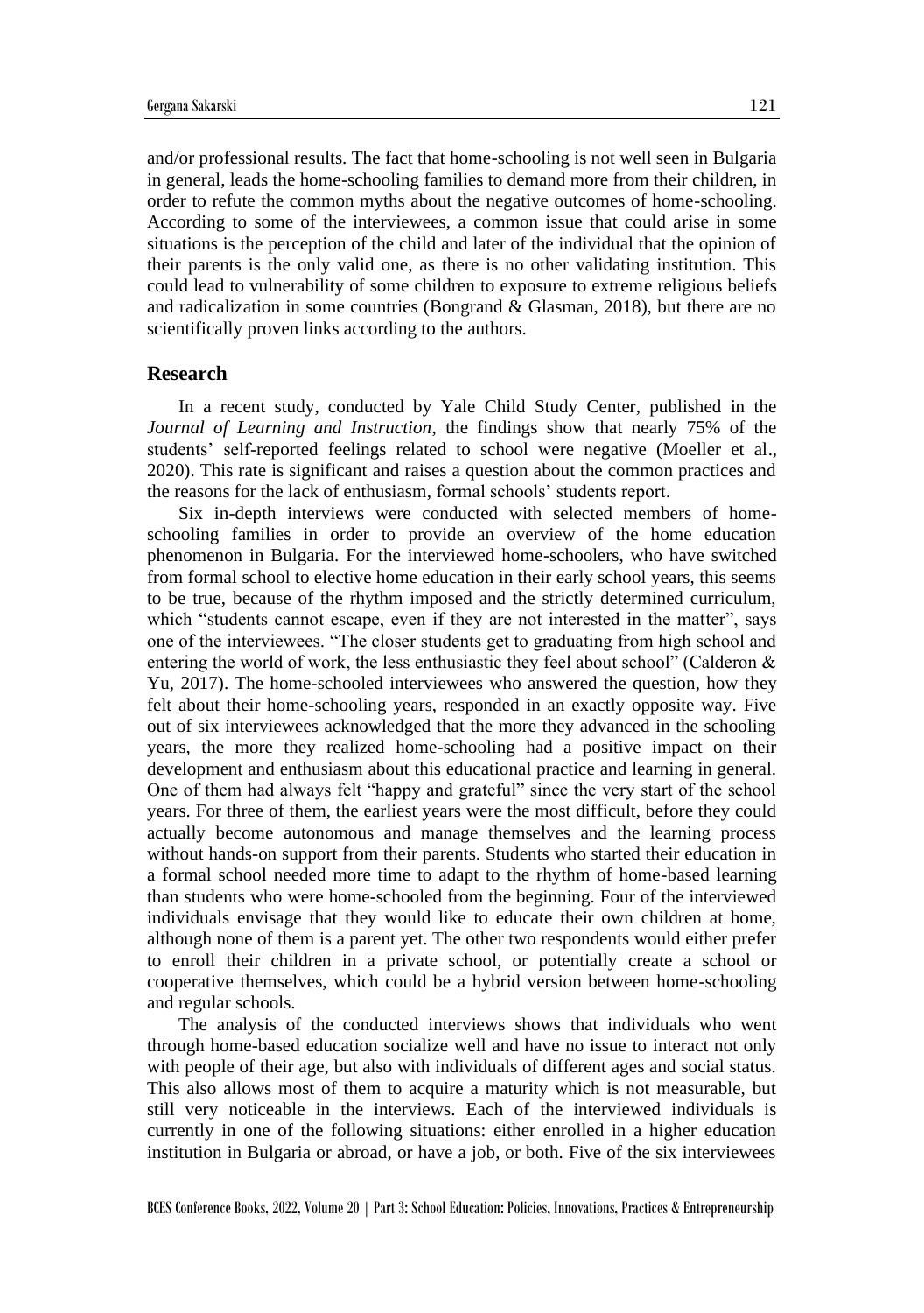have not felt isolated during the home-schooling years, as the socialization with other individuals occurred very naturally through family and friends, neighbors, people met while doing external activities such as sports and/or art practice, private lessons, other home-schooling families and cooperative educational activities. Each of them has currently either a part-time or a full-time job, which allows them to contribute to their families' budget or to earn their living independently, whether they are currently studying or not. For most of them, having a part-time job was part of the education process which allowed them to develop professional competencies, social skills and a network of contacts. All of the students, who work, said that their employers are very satisfied and these statements confirm the forementioned research findings about the social abilities of the young interviewees.

## **Recommendations and conclusion**

Overall, the number of home-educated children is rising in many countries, including in Bulgaria, which is only partially due to the Covid-19 pandemic, as an increasing number of parents are concerned about the online classes' delivery and the long exposure to screens, which research has proven to have negative effects on the child's brain development and wellbeing. Although there are different motivations and a wide variety in the education practices that the home-schooling families adopt, these practices are mostly perceived as an alternative to public education. Most of the parents, who take up elective home schooling, think they are able to provide a better education or a safer environment for their children at home. As home-schooling is a growing trend, which in some countries is not seen as alternative, but more and more mainstream (Carlson, 2020), attention should be brought to this expanding phenomenon.

One recommendation that can be made for the education authorities in Bulgaria, is to explore the feasibility of creation of bonds between schools and homeschooling families in order to allow home-schoolers to access elective courses or have access to specialized school and/or infrastructures (science labs and classrooms, gyms, music rooms etc.). This would not only be a way to enhance the quality of education home-educated children receive, but also allow the local authorities to get insight about the development of home-schoolers through the contacts with school teachers and other professionals, as one of the main concerns today remains the lack of school socialization of the children, who study at home.

However, as most of the interviewed home-schoolers say, home-schooling should not be regarded as an "ideal" educational practice and "is not for everyone". Each family should evaluate its dynamics before such a step is undertaken, as this is, surely, a premise for a greater freedom of choice, but also comes with a huge responsibility which should not be underestimated.

## **References**

Bertholet, E. (2020): Homeschooling: Parent Rights Absolutism vs. Child Rights to Education & Protection. *Arizona Law Review*, 62(1). https://arizonalawreview.org/homeschoolingparent-rights-absolutism-vs-child-rights-to-education-protection/ (Accessed 07.01.2022).